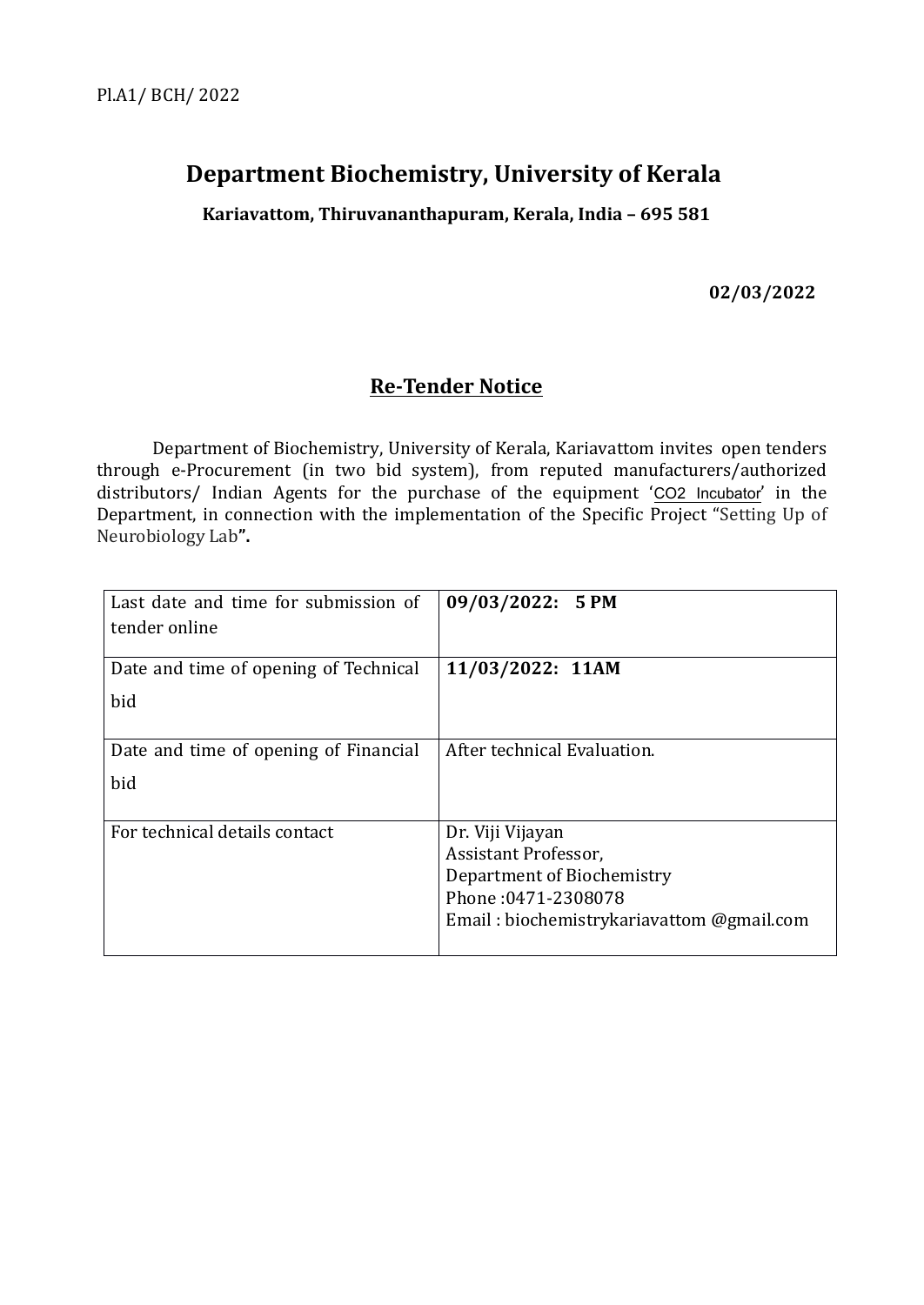## **TECHNICAL SPECIFICATIONS**

- 1. Chamber capacity will be 180 litres or More
- 2. Polished stainless steel interior chamber is designed with coved corners to simplify cleaning.
- 3. Removable humidity pan
- 4. Direct heat Chamber- In-chamber fan gently distributes air throughout the chamber ensuring homogeneous conditions.
- 5. Sturdy stainless steel shelves and supports can be removed without tools.
- 6. On demand 140°C overnight (14 hours) sterilization cycle simplifies cleaning and eliminates the need for separate autoclaving and reassembly of components.
- 7. Instrument should be having features of effectively eliminates bacteria, mold, yeast, and mycoplasmas from internal surfaces.
- 8. Temperature range should be Ambient +5°C to 50°C.
- 9. Over temperature setability: 0.1°C.
- 10.Relative humidity will be <90% at 37°C
- 11. Humidity pan capacity will be 3 ltrs.
- 12.CO2 Concentration Range: 0 to 20 %
- 13.Co2 Control accuracy: 0.1°C.
- 14.Readability & Setability: 0.1%
- 15.CO2 recovery rate of at least of 6 min after door opening and closing event to attain 5% CO2.
- 16.Access Port:1.3" (3.3cm) with removable silicone plug with filter
- 17.Shelving system: 4 Nos , Maximum up to15 nos.
- 18.The input gas pressure required should be 0.1 MPa
- 19.Instrument should be having at least one RTD sensor for over temperature protection.
- 20.In-Chamber ISO Class 5 HEPA air filtration continuously filters the entire chamber volume every 60 seconds.
- 21.Should be having in chamber Air circulating fan.
- 22.Instrument should be reaches ISO Class 5 air quality in 5 minutes after door opening.
- 23.Should be having Continuous protection by minimizing ability for airborne contaminants to settle on interior surfaces.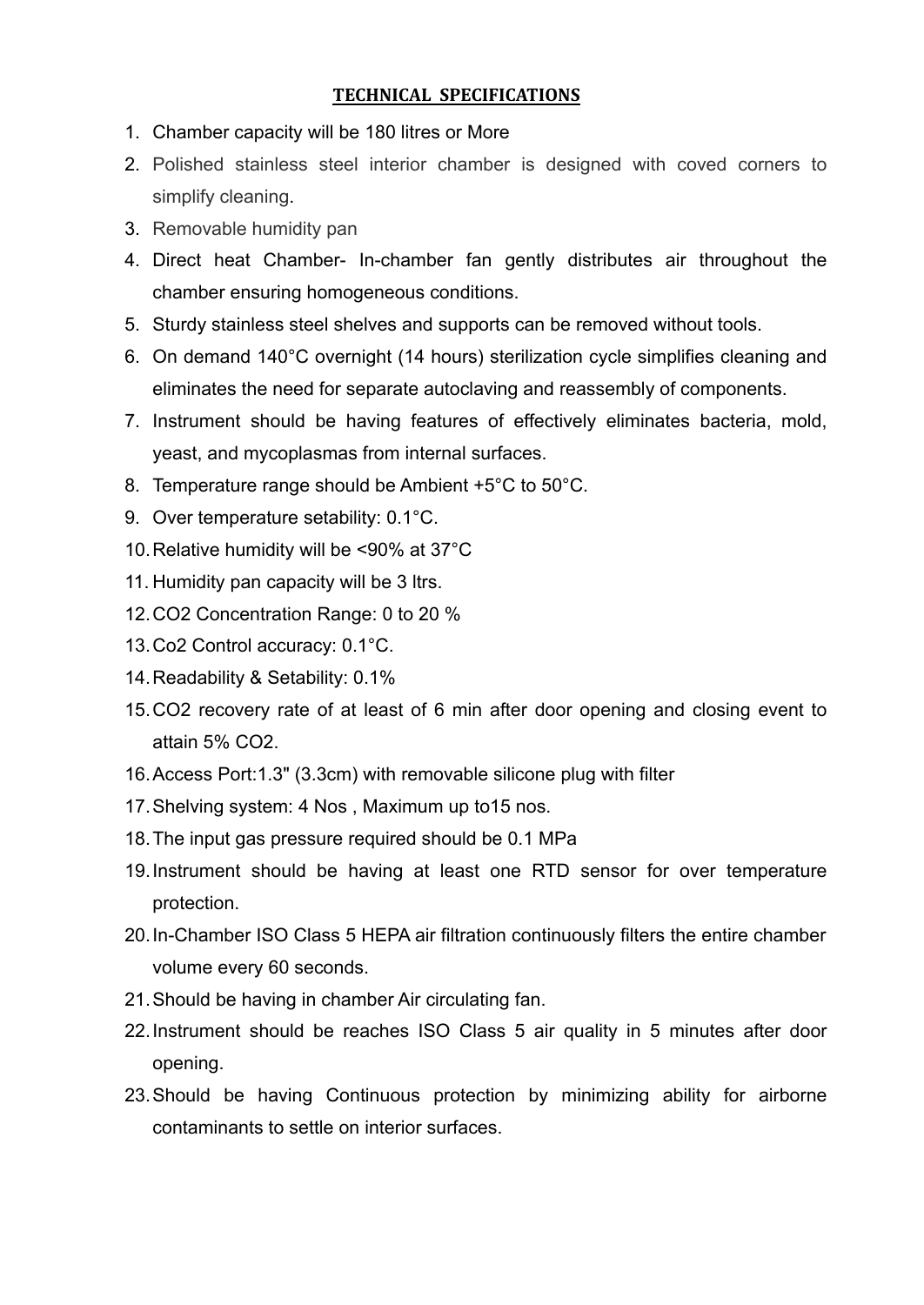- 24.The system should have BMS relays built in and option to incorporate onto Data monitoring and documentations modules.
- 25.IR (infrared) CO2 sensor for monitoring when humidity and temperature are less predictable.
- 26.Instrument should be having Dual temperature probes for over temperature protection.
- 27.Optional rH display for monitoring humidity levels to prevent "dry-outs.
- 28.Easy- to-use, alphanumeric LED display. Flexible, intuitive controls with message center that includes process and alarm status messages.
- 29.The door hinges, associated cable and other accessories should be robust and stringently tested.
- 30.Configurable audible on/off, access code, tracking low and high alarms
- 31.Certifications: UL, cUL, CE (International Certifications).
- 32.Vendor should be having service facility at Kerala, Service centre address to be furnished.
- 33.Should be provided 47 ltrs CO2 cylinder and suitable Double Stage Regulator
- 34.Calibration Certificate IQ/OQ/PQ has to be provided by vendor and changes are inclusive of rates
- 35.Warranty : 3 years with preventive maintains every 3 months during warranty period
- 36.Country of origin certificate should be provided

### **Terms and Conditions**

- **1.** Every tenderer should submit Tender fee of **Rs. 2,500/-.**
- **2.** Every tenderer should submit Earnest Money Deposit (EMD) of **Rs.10,000/-.**
- **3.** Quantities can be increased or decreased by purchaser and bidder has to supply deviated quantities at the rates prescribed and approved by the purchaser in the tender document. Purchase of optional items will be finalized at the time of financial evaluation. However, the bidder must quote the optional items. The bidder should quote all items; partial quote will not be accepted.
- **4. Original Equipment Manufacturer (OEM) Certificate/ Undertaking:** If the bidder is not an OEM, Certificate of authorized dealership/ distributorship from the OEM for technical support to the bidder and supply of spares shall be furnished.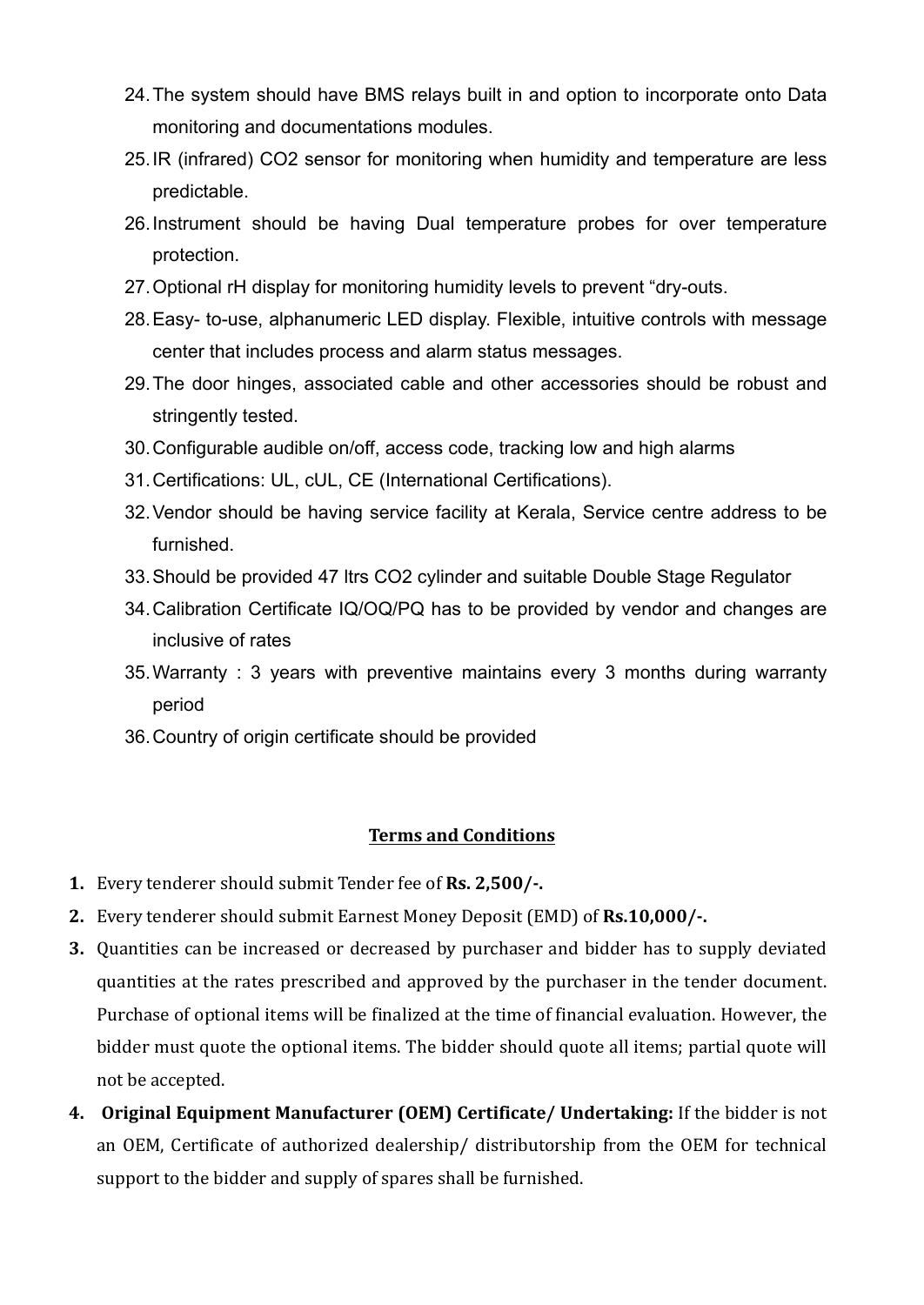- **5.** Incomplete & conditional tenders and tenders received after the due date will be summarily rejected without assigning any reasons thereof.
- **6.** Commercial bids of short–listed vendors will only be opened. Please note that the Vendor(s) who do not qualify in the technical bid will not be considered for commercial bid.
- **7.** The bidder must not sub-contract the work to other providers.
- **8.** The prices quoted must be on **"all-inclusive till destination"** basis. The prices quoted should be inclusive of all Taxes, Insurance, Freight, Packing & Forwarding Charges, Handling, Delivery Charges, installation charges etc.
- **9. Payment terms:** Payment against delivery and successful installation of the equipment in the department.
- **10.** The configuration given is the minimum configuration that is/are required. Vendors may choose to supply higher/better/ enhanced systems/peripherals, but their financial quotes shall be treated as if they have been offered for the specified configuration only.
- **11.** The Bidder shall bear all the costs associated with the preparation of the documents, submission of its bid and we will in no case be responsible or liable for these costs, regardless of the conduct or outcome of the bidding process.
- **12.**The bid shall be typed and shall be signed by the bidder or a person duly authorized to bind the bidder to the contract.
- **13.**The bid shall contain no interlineations, erasures or overwriting except as necessary to correct errors made by the Bidder. In such case the person or persons signing the bid shall initial such corrections.
- **14.**The bidder is expected to examine all instructions, forms, terms, condition, and technical specifications in the tender Documents. Failure to furnish all information required by the tender Documents or submission of a bid not substantially responsive may result in the rejection of its bid.
- **15.**The bidders shall give undertaking that all the Components used in the equipment shall be original make as per the technical specifications submitted and the hardware/software shall be supplied with the authorized license certificates, if found contrary the supplier shall replace the component/equipment with original one at their own cost.
- **16.**Validity of tender: Tender submitted shall remain valid at least for 90 days from the date of opening the tender. Validity beyond three months from the date of opening of the tender shall be by mutual consent.
- **17.**Delivery and installation: Proposed delivery schedule should be mentioned clearly.